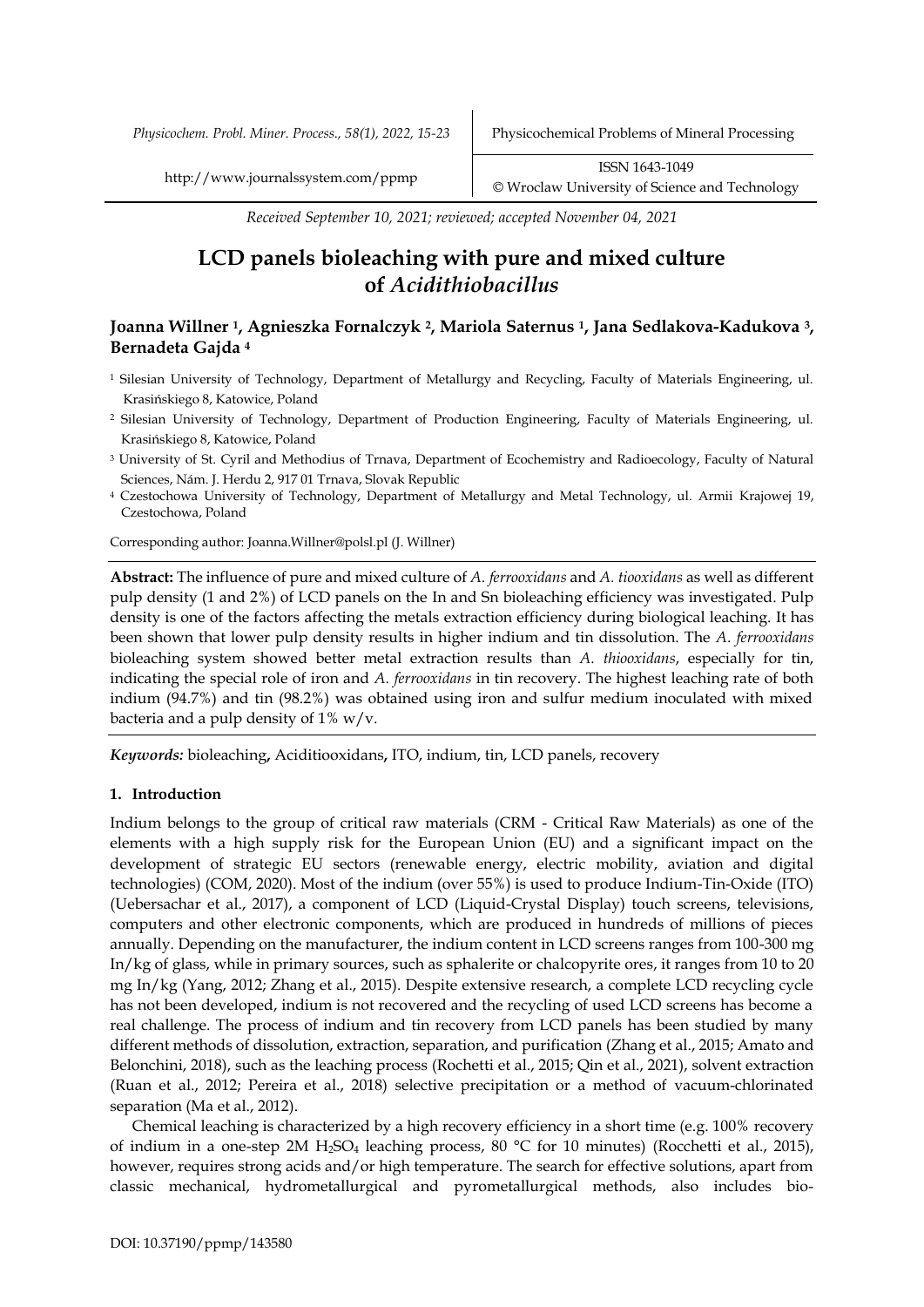hydrometallurgical methods, using the potential of microorganisms. Biological methods are an attractive alternative, they do not require extreme parameters and offer low cost and environmentally friendly benefits (Vestola et al., 2010; Willner et al., 2015; Sedlakova-Kadukova et al., 2017). Microorganisms are capable of transforming many metals found in many valence states by catalysing redox reactions. Bacterial strains most commonly used in bioleaching on a laboratory scale and in industrial applications belong to the genus *Acidithiobacillus*. They can obtain the oxidizing energy both reduced sulfur compounds and the ferrous ion. There is an increasing amount of new results on the utilization of acidophilic microorganisms in the bioleaching of various types of metal-bearing wastes (Printed Circuit Boards - PCBs, Ni-Cd batteries, Li-ion batteries, spent refinery catalysts) with high efficiency of metals bioleaching (> 90%) (Sedlakova-Kadukova et al., 2017; Willner and Fornalczyk, 2013; Nagar et al., 2021), including valuable In extraction from LCD (Willner et al., 2018; Jowkar et al., 2018; Xie et al., 2019; Rezaei et al., 2018).

Previously, both pure and mixed cultures of *Acidithiobacillus tiooxidans* and *Acidithiobacillus ferrooxidans* were used in the recovery of indium, which derive energy from the chemical oxidation of elemental sulfur (they produce sulfuric acid) or oxidation of iron (II) (Jowkar et al., 2018; Xie et al., 2019). Indium bioleaching has been shown to have a good metal recovery potential from spent LCD compared to chemical leaching. Indium was recovered from waste LCD at 100% in 15 days, with adapted *A*. *thiooxidans* (LCD density 1.6% w/v) (Jowkar et al., 2018) or even shorter - in 6 days (Xie et al., 2019) using adapted sulfur *Acidithiobacillus* (LCD density 1.5% w/v) while the chemical leaching was 74% and 8% respectively. It was also found that 100% efficiency was achieved when adapted *A*. *ferrooxidans* (LCD density 2.5% w/v, 10 days) was used, however Xie et al. found that they did not obtain any leaching of indium in the presence of *A. ferrooxidans*. In systems with non-adapted *A. ferrooxidans* bacteria, their growth was stopped (due to the toxicity of the LCD powder) and the recovery of indium did not exceed 10% (Rezaei et al., 2018). Adaptation is a key factor in ensuring the effectiveness of indium leaching, however, reports by various authors indicate that high efficiency was obtained both in the presence of pure bacteria that derive energy from the biooxidation of inorganic compounds containing reduced S as well as Fe<sup>2+</sup>. It has not been clearly established which bacterial strains and oxidizing agents play a leading role in indium bioleaching.

Previous literature analysing the possibility of recovering metals from LCD material using bacterial leaching is significantly limited. The works relating to bioleaching (Jowkar et al., 2018; Rezaei et al., 2018, Xie et al., 2019) did not take into account the presence of tin, which in 10% as  $SnO<sub>2</sub>$  is a component of ITO (another  $90\%$  is In<sub>2</sub>O<sub>3</sub>) in the LCD material. Jowkar et al. focused on the recovery In and Sr from LCD screen sources from laptops, where Sr constituted 0.2% of the material. Other researchers (Rezaei et al., 2018, Xie et al., 2019) analysed only the possibility of In recovery. There is therefore no publications for Sn, bound in the ITO material with In. The knowledge about the behaviour of tin is particularly important from the point of view of the possibility of its co-dissolution in the biooxidation of ITO components and the effective separation of this metal in further purification processes. Our previous work (Willner et al., 2018) with mixed bacteria of *A. thiooxidans* and *A. ferrooxidans* showed that presence of ferrous/ferric ions plays the important role in tin extraction from LCD. Tin was leached with an efficiency of more than 90% in both biological and control systems from the 9K medium, while in H<sub>2</sub>SO<sub>4</sub> solution, the tin efficiency did not exceed 10%. It was also confirmed that 55% of indium was transferred to the solutions within 35 days (Willner et al, 2018). The aim of this study was to assess the effectiveness of In and Sn bioleaching with Fe or S substrates through acidophilic activity of bacteria. Various pure and mixed culture of *A. ferrooxidans* and *A. thiooxidans* strain, pulp density, (1%, 2% w/v) and contact time were tested.

## **2. Materials and methods**

## **2.1. Material preparation**

The LCD screens were sourced from a variety of used cell phones in the market. The disassembly of the LCD panels was manual, which allowed for the separation of the research material from the remaining components of the phones. The LCD panel is an element containing two layers of glass substrates filled with a conductive ITO layer, coloured pigments and thin film transistors. The outer sides of the insulating glass are covered with a layer of polarizing foils that adhere tightly to the glass, the separation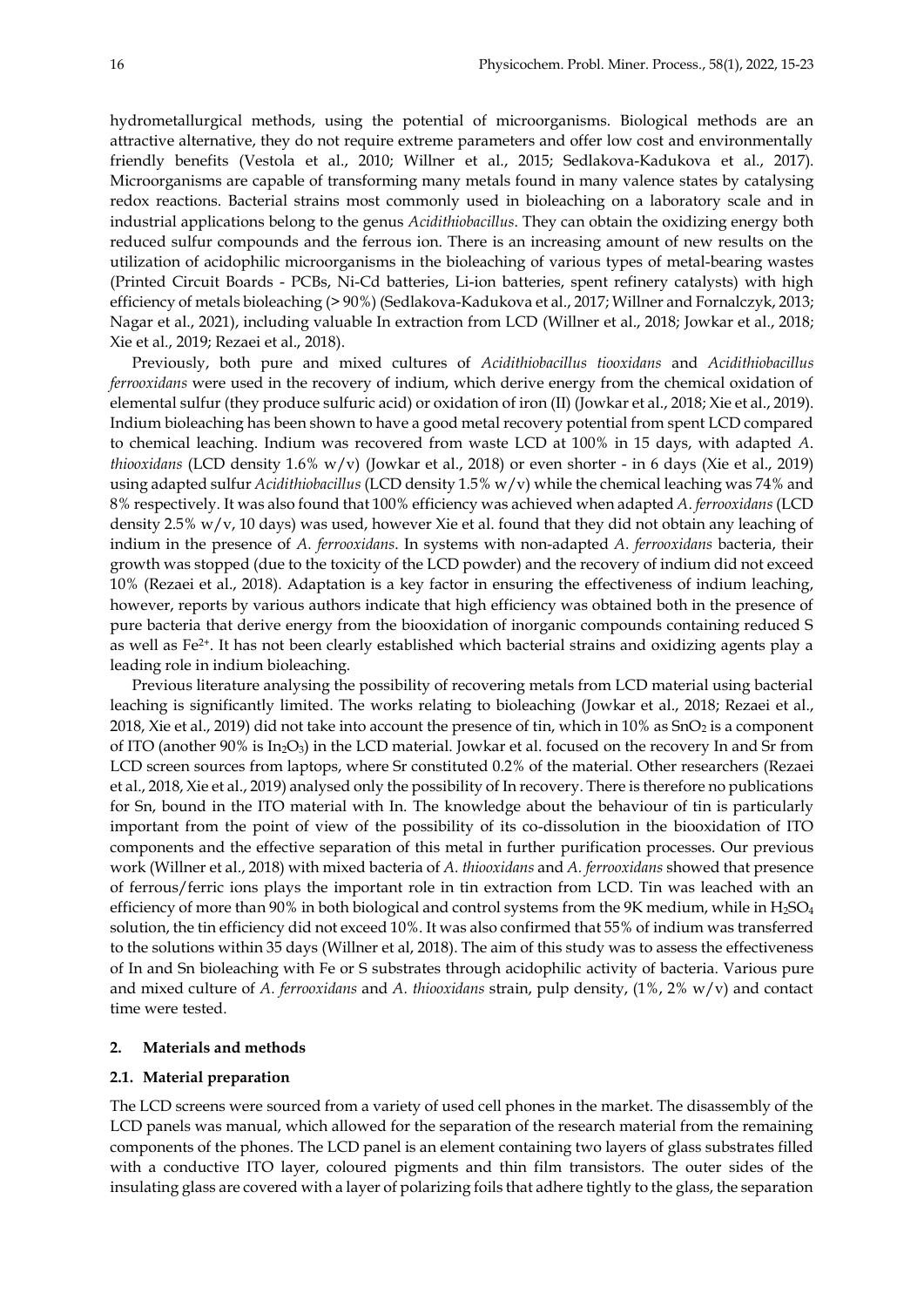of which is significantly difficult. One of the ways to separate the film from the glass is by mechanical processing. However, due to the significant loss of glass material during grinding, which does not separate from the polarizing film, an effective wet separation method was used applying NaOH solution (Ueberschaar et al., 2017). The glass panels were cut into pieces approximately 1x1 cm and placed in a beaker with 2M NaOH for 20 hours at ambient temperature. After this time, all material was filtered off, washed and dried at 70 °C for 1h. In this way, two material fractions were obtained: glass separated from ITO and the material of the polarizing foil with the remainder of non-separated glass (Fig. 1). To reduce glass loss, the material was washed again with NaOH solution recovered from the first washing phase at 70 °C for 1 hour. In this way, a foil-free glass fraction was obtained, which, after washing and drying, was ground by a knife mill (ChemLand FW135, Poland). The ground materials were sieved in an electromagnetic sieve shaker (Multi-Serw-Morek LPzE-2e, Poland) equipped with sieves (2.0-0.1 mm). Material with a grinding of  $\leq 0.1$  mm was used for further bioleaching tests, as shown in Fig. 1c.



Fig. 1. LCD material obtained after treatment of 2M NaOH: a) Polarizing film contaminated with glass; b) separated fraction of glass from ITO, c) ground fraction of LCD glass < 0.1 mm

## **2.2. Bioleaching**

Biological leaching was performed with the pure strain and a mixed culture of *A. ferrooxidans* and *A*. *thiooxidans*. Pure cultures of the *Acidithiobacillus ferrooxidans* strain SmolnikLC and A. *thiooxidans* strain SmolnikF were obtained from the Institute of Geotechnics of the Slovak Academy of Sciences in Košice. Both bacteria were recovered from the mine's acid drainage from a copper mine near Smolnik in Slovakia. The experiments were carried out in the media 9K and Waksman and Joffe for A. *ferrooxidans* and *A. thiooxidans*, respectively, and with a medium consisting of  $(g/L)$ :  $(NH<sub>4</sub>)<sub>2</sub>SO<sub>4</sub>-2.0$ ; KCl-0.1; MgSO4∙7H2O-0.25; KH2PO4-0.25; FeSO4∙7H2O-44.2, S<sup>0</sup> -10, for mixed *A. ferrooxidans* and *A. thiooxidans*.

Due to the limited efficiency of In and Sn bioleaching at  $S/L$  ratio 2.5% (w/v) (Willner et al., 2018), we reduced the pulp density to 1% and 2%  $(w/v)$ . Erlenmeyer flasks containing ground LCD glass samples and a suitable medium for pure and mixed bacteria were inoculated with  $10\%$  (v/v) of the bacteria strain (initial pH = 2.0-2.2) and kept at 30  $^{\circ}$ C in a thermostat during experiments. Bioleaching tests lasting 35 days were carried out and in parallel, control tests were carried out under sterile conditions in a medium without bacteria. All biological and control experiments were performed in a least in duplicate. Regular measurements of pH, oxidation-reduction potential (Eh) and metals concentration were performed. The adaptation process with indium and tin compounds was carried out for pure *A. ferrooxidans* and *A. thiooxidans* for 10 weeks. Adaptation was carried in 190 mL of nutrient medium with addition 10 ml of pure culture of *A. ferrooxidans* or *A. thiooxidans*, with a dose of ground LCD material  $(≤ 0.1 g)$  added every 3 days.

5 ml of effluent were regularly collected and filtered for analysis of indium and tin concentrations in chemical and biological leaching solutions. The metal content of each filtrate was determined by Microwave Plasma Emission Spectroscopy (MPAES) (Agilent MP-AES 4200). Regular measurements of the oxidation-reduction potential (Eh) (CP-505, electrode ERPt-13, Hydromet, Poland) and pH (pHmeter CP-505, electrode ERH-11 Hydromet) were performed. In order to determine the qualitative composition of the LCD material during the experiment, a scanning electron microscope (SEM) equipped with Hitachi S 4200 and the method of microanalysis (EDS) was performed. Table 1 and Fig. 2 show the characteristics of MPAES and SEM-EDS of the ground LCD material. The glass sample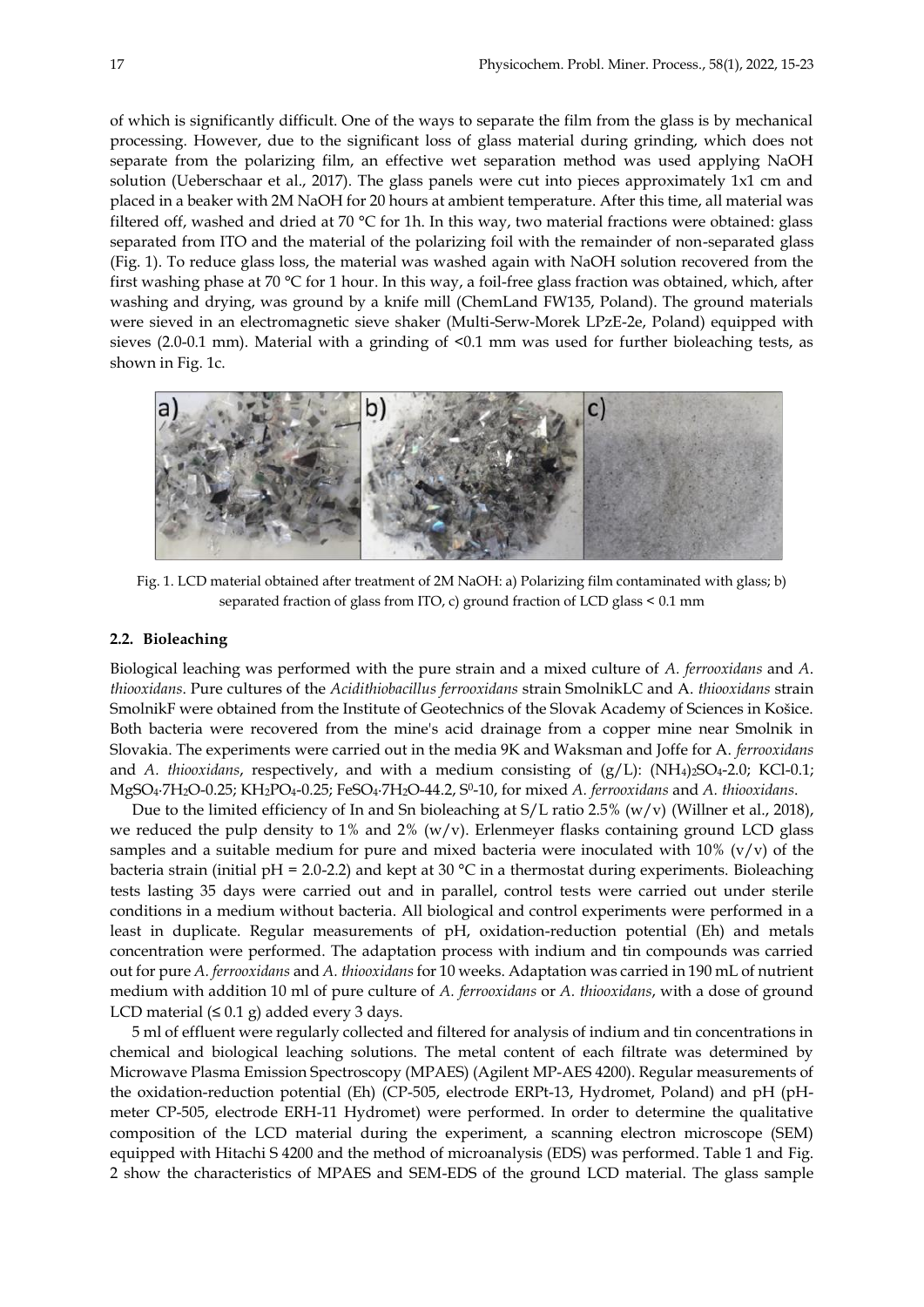consists mainly of amorphous silicon (Toache et al., 2020; Willner et al., 2021), indium and tin additives and other elements (e.g. Cu, Pb, Al, Sr, Ni, Cr, Mn) described in more detail in the previous publication (Willner et al., 2021).



Table 1. Metal content in the ground LCD material

Fig. 2. SEM-EDS analysis of the 0.1 mm LCD glass fraction

#### **3. Results and discussion**

#### **3.1. Bioleaching with pure** *A. ferrooxidans* **and** *A***.** *thiooxidans* **- pH and ORP effect**

Bioleaching of indium and tin from LCD panels by pure culture of *A. ferrooxidans*, A. *thiooxidans* and their mixture were tested for 35 days. During the bioleaching process, the microbial oxidation of ferrous ions to ferric ions and elemental sulphur to sulfuric acid occurs as follows:

$$
S^0 + H_2O + 1.5O_2 \xrightarrow{Atthiooxidans} H_2SO_4
$$
 (1)

$$
2Fe^{2+} + 1/2O_2 + 2H^+ \xrightarrow{A. ferrooxidans} 2Fe^{3+} + H_2O \tag{2}
$$

Fig. 3 shows the change in pH during bioleaching with pure bacteria and in control tests. The acidification of the leaching solutions and the decrease in pH are visible for both *A. ferrooxidans* and *A. thiooxidans* systems. In the environment with bacteria favoring the oxidation of S<sup>0</sup> to H<sub>2</sub>SO<sub>4</sub> (reaction 1) the drop in pH is faster than in *A. ferrooxidans*, especially at a lower pulp density (1%), where the final pH value was 1.7. The acidification of the environment with *A. ferrooxidans* is mainly caused by the hydrolysis reactions and precipitation of iron (III) compounds in the form of jarosite (especially in the pH range from 1.8 to 2.7), where the precipitation of jarosite is an acid-forming reaction (Grishin et al., 1989):

$$
3Fe^{3+} + X^+ + 2HSO_4^- + 6H_2O \to XFe_3(SO_4)_2(OH)_6 + 8H^+ \tag{3}
$$

where X is a K<sup>+</sup>, Na<sup>+</sup>, NH<sub>4</sub><sup>+,</sup> or H<sub>3</sub>O<sup>+</sup>.

Apart from  $NH_4^+$  (ions in the 9K medium), monovalent cations as  $Na^+$ , K<sup>+</sup>, contained in the panels of thin-film transistor liquid crystal display (TFT-LCD) in a form of Na2O, K2O (Kae-Long et al., 2009) contribute to the formation of ferric hydroxyl salts, which was visible in leaching system in the form of yellow-brown phase. At the same time, the pH of the control samples ranged from 2.1 to 2.4 (Fig. 3b)

In the systems with *A. ferrooxidans*, the concentration of Fe3+ (reaction 2) increases with the progress of the reaction and the Eh potential increases also (Fig. 4). The growth of Eh is from around 400 mV to around 660 mV for pure A. *ferrooxidans*. However, the Fe<sup>2+</sup> biooxidation process is slightly faster when the pulp density is 1%. Ferrous ions presented in bacterial leaching solutions are regenerated in reaction of biooxidation to Fe3+ catalysed by the bacteria. The Eh value in the control samples, in which Fe (II) oxidation occurs spontaneously under the influence of atmospheric oxygen, did not exceed 360 mV.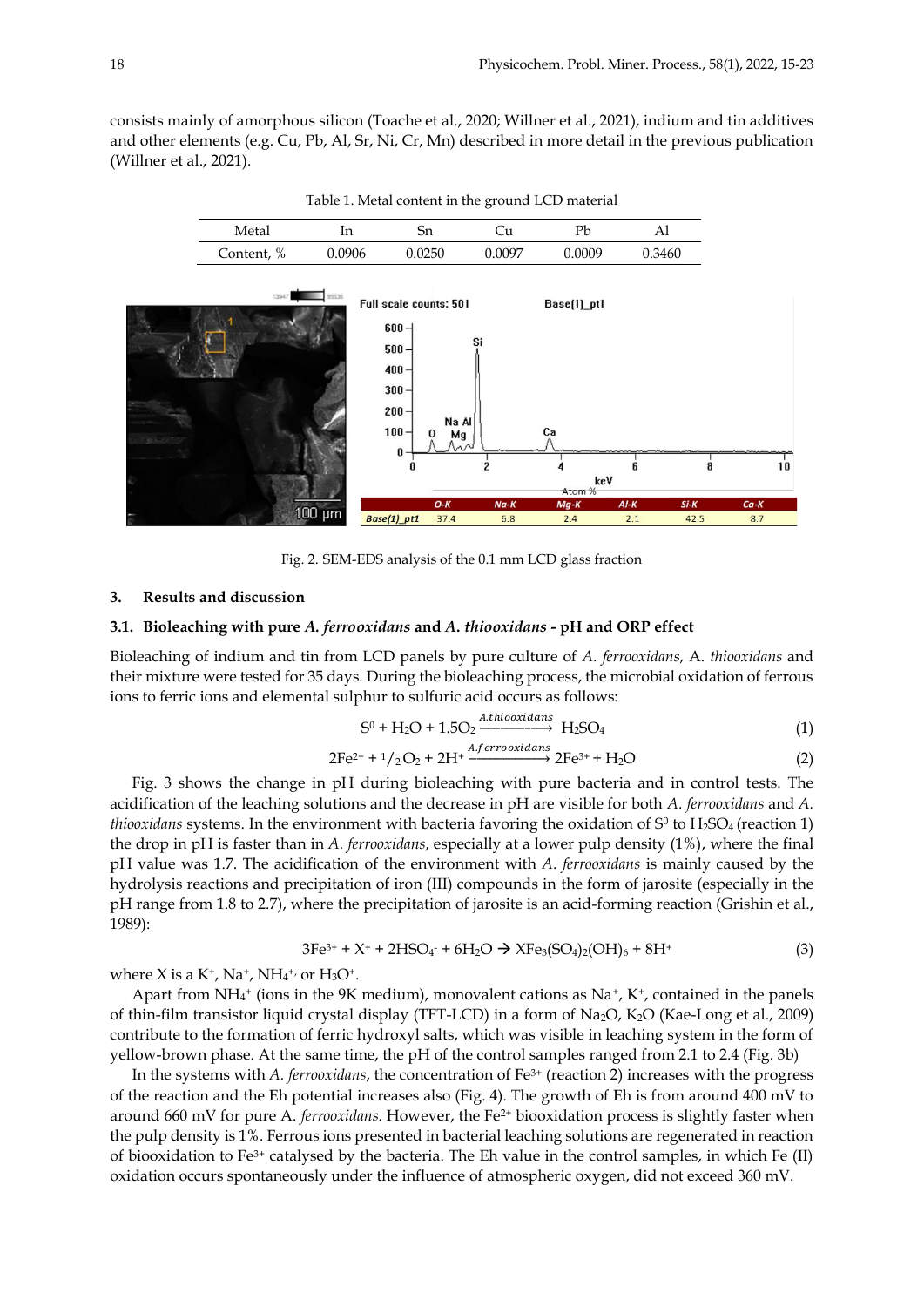

Fig. 3. Changes in the pH value over time and the diversity of pulp density  $(1\% w/v)$  and  $2\% w/v$ : a) pure *A. ferrooxidans* (Af) and *A. thiooxidans* (At); b) control samples



Fig. 4. Changes in Eh value over time and differences in pulp density (1% w/v and 2% w/v) with bacteria *A. ferrooxidans* and control samples

## **3.2. Effect of pulp density with pure bacteria**

Our research concerns the influence of pulp density due to the importance of this factor. It is known that increasing the pulp density in the bacterial leaching process inhibits the kinetics and rate of metal extraction (Rezaei et al., 2018; Valix, 2017; Brandl et al., 2001). The results obtained so far clearly indicate that the high bio-recovery efficiency of In was obtained by using a pulp density in the range of 1-1.6%  $(w/v)$  (Jowkar et al., 2018; Rezaei et al., 2018, Xie et al., 2019). Increasing the pulp density to 2.5% significantly lowered the cell concentration of bacteria and biooxidation, reducing the recovery efficiency of this metal (Willner et al., 2018, Rezaei et al. 2018). Therefore, we reduce pulp density to the value: 1% and 2% w/v. Fig.s 5 and 6 compares the In and Sn bioleaching efficiency of LCD waste over 35 days with the variable pulp density for the systems with pure bacteria. Higher extraction efficiency of indium and tin was found when the lower pulp density was used - 1% (w/v) for both pure of *A. thiooxidans* and *A. ferrooxidans* cultures. Increasing the pulp density to 2% (w/v) significantly reduces the In and Sn extraction. Pulp density during bacterial adaptation is one of the key factors affecting the efficiency of indium extraction in the bioleaching process. The bacterial cell concentration was significantly reduced when pulp density increased from 0.5 w/v to 2.5% w/v, which limited cell multiplication, and as suggested by the author (Rezaei et al. 2018), there was a decrease in bacterial productivity by inactivating its enzymes due to the formation of metal ions of complexes with protein molecules in bacteria. Within 35 days, the highest indium leaching rate of 84.7% was obtained for pure *A. ferrooxidans*, while it was 61.3% in *A. thiooxidans* systems. An equally high degree of indium recovery (100%), obtained in shorter time (10 days) with adapted ferric bacteria, is presented in (Rezaei et al., 2018), however, these results do not coincide with the results of other authors (Xie et al., 2019; Jowkar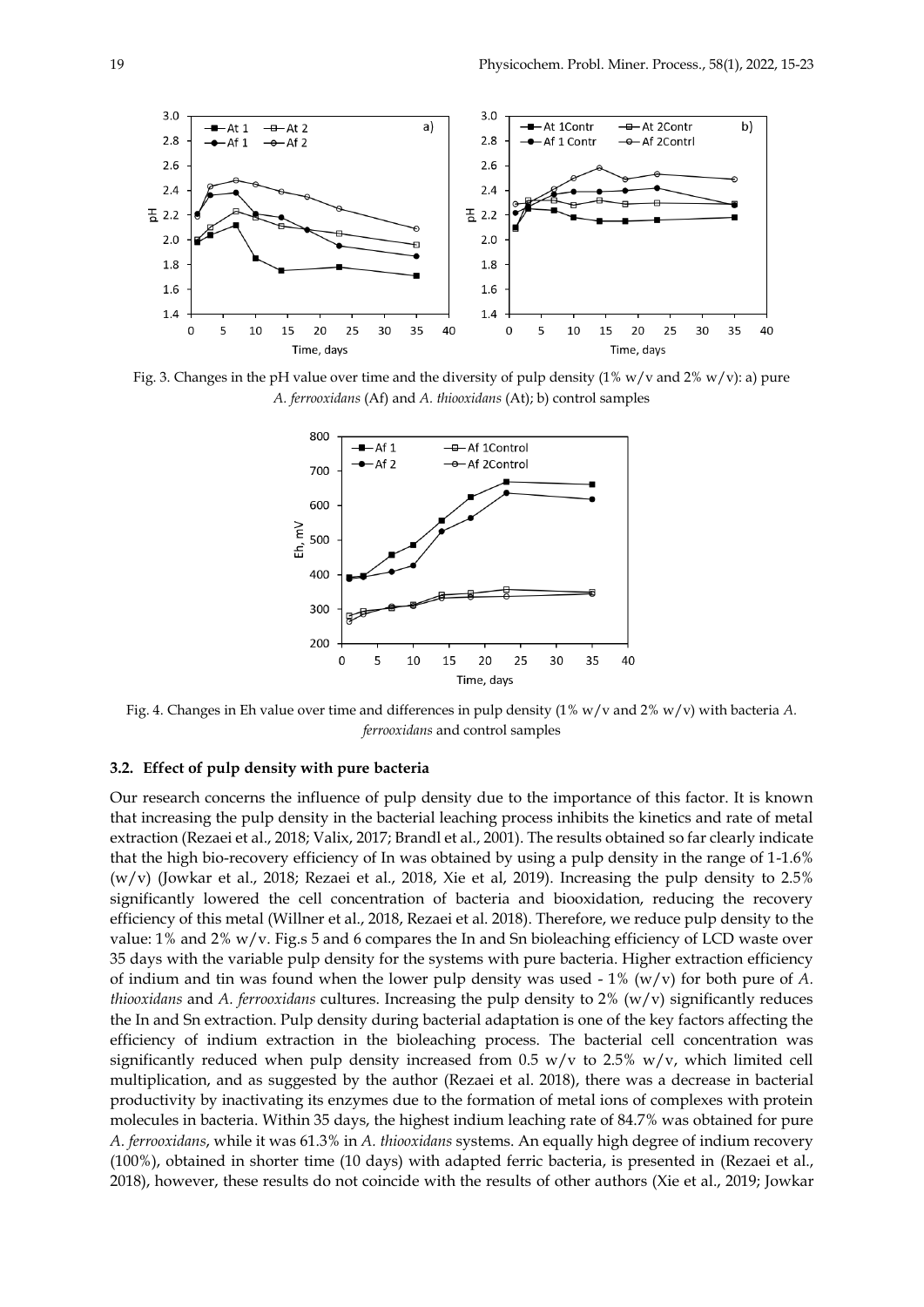et al., 2018), who bioleaching indium is attributed to *A. thiooxidans*. Xie et al. and Jowkar et al. achieved 100% leaching efficiency of indium in the presence of *A. thiooxidans* after 8 days and 15 days, respectively. H<sup>+</sup> ions have been recognized to play an important role in the dissolution of indium, however H<sup>+</sup> release is not the only factor in effective indium leaching (acid leaching cannot fully wash the indium out of the LCD powder) and bacterial involvement is necessary for a high leach efficiency (Xie et al., 2019). As suggested in the earlier work (Willner et al., 2018), iron has a significant influence on Sn extraction, which is reflected in the obtained results. Within 10 days, 83.9% and 47.3% of Sn were dissolved in *A. ferrooxidans* and *A. thiooxidans*, respectively (pulp density 1% w/v) – Fig. 5 and 6. Fe3+ ions in aqueous solutions of ferric chloride or ferric sulfate are used as an effective medium to completely detinning a scrap in just a few minutes at room temperature (C 22 B 25/06 patent). The reaction involving the tin bound to In in the LCD powder can be similar to *A. ferrooxidans* system based on oxide-reduction  $Fe^{2+}/Fe^{3+}$  (reaction 2), increased  $Fe^{3+}$  concentration in the solution dissolves out tin preferentially over time, which manifests itself faster extraction of Sn in relation to In (Fig. 5).



Fig. 5. Bioleaching efficiency of indium (a) and tin (b) with A. *ferrooxidans* for different pulp densities



Fig. 6. Efficiency of indium (a) and tin (b) bioleaching with A. *thioxidantes* for different pulp densities

#### **3.3. In and Sn bioleaching efficiency with mixed bacteria**

Based on the obtained results of the research on the higher In and Sn bioleaching efficiency with the use of a lower density of LCD glass pulp, further studies with the participation of mixed bacteria were carried out for the pulp density  $1\%$  w/v case. The change in Eh and pH over time, shown in Fig. 7, is similar to that for pure strains, but the decrease in pH was faster, and the degree of acidification was lower. The visible initial increase in pH for both pure *A. ferrooxidans* and *A. thiooxidans* (Fig. 3a) and mixed bacteria (Fig. 7) is related to the chemically neutral nature of the tested material. LCD powder dissolved in distilled water showed a pH in the range of 7 (Vakilhap et al., 2016; Rezaei et al., 2018), which, in combination with the consumption of protons and oxygen by *A. ferrooxidans* and the time needed for S<sup>0</sup> oxidation for *A. thiooxidans*, results in an increase in pH in the initial phase of bioleaching. The decrease in pH is accompanied by an increase in Eh for 10 days in the range of 447-628 mV.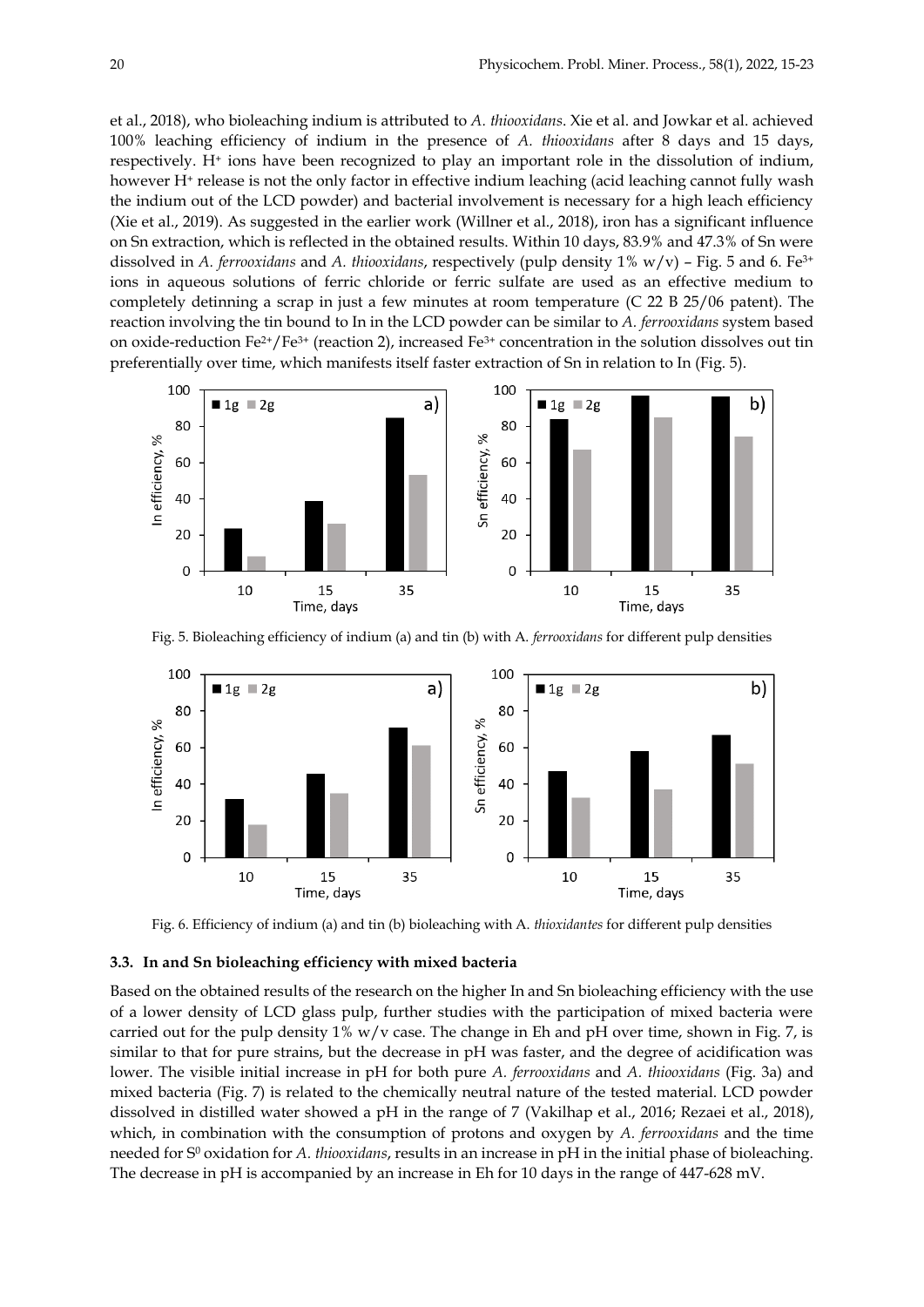The leaching efficiency results are shown in Fig. 8. The tin leaching kinetics is much shorter - 87.3% of Sn was recovered within 10 days, while 33.2% of In was recovered. In the LCD powder, both metals exist as oxides, but the dissolution of Sn is faster, releasing this metal first. Therefore, it is possible that Sn can be partially separated from In in the initial phase of bioleaching. The maximum tin leaching was  $98.1\%$  (15<sup>th</sup> day). Indium bioleaching was gradual and the maximum amount of indium leached was 94.7% on day 35. Equally positive results of indium leaching with mixed bacteria were presented in (Xie et al, 2019), where the indium extraction effect was 78% (8 days). The reduction of pulp density from 2.5% (Willner et al., 2018) to 1% w/v significantly improved the efficiency of bioleaching of metals with mixed bacteria. The interaction of the two strains *A. ferrooxidans* and *A. thiooxidans* increases the dissolution kinetics of metals, ensuring faster acidification of the environment, and the Fe<sup>2+</sup>/Fe<sup>3+</sup> redox pair in the leaching system supports the biological oxidation and dissolution of metals, in particular tin. In the works of many authors, a higher efficiency of metal leaching with the use of mixed bacteria is cited. Iron and sulfur-oxidizing cultures are important for effective degradation of natural minerals and high metal extraction rates, e.g. copper from chalcopyrite (where ferric iron is an oxidizing agent; and to remove elemental sulfur formed on the mineral surface), (Fu et al., 2008; Qui et al., 2005; Akcil et al., 2007) but also for the recovery of valuable metals from urban mining waste such as electronic scrap (Ivanus, 2010; Ilyas et al., 2007).



Fig. 7. Changes in pH and Eh values over time with mixed bacteria and control samples (pulp density  $1\%$  w/v).



Fig. 8. Indium and tin bioleaching efficiency with mixed bacteria

## **4. Conclusions**

Bioleaching of indium and tin from LCD panels was carried out with different efficiency depending on the pulp density (1% and 2%  $w/v$ ) and the use of pure or mixed bacteria. When a higher pulp density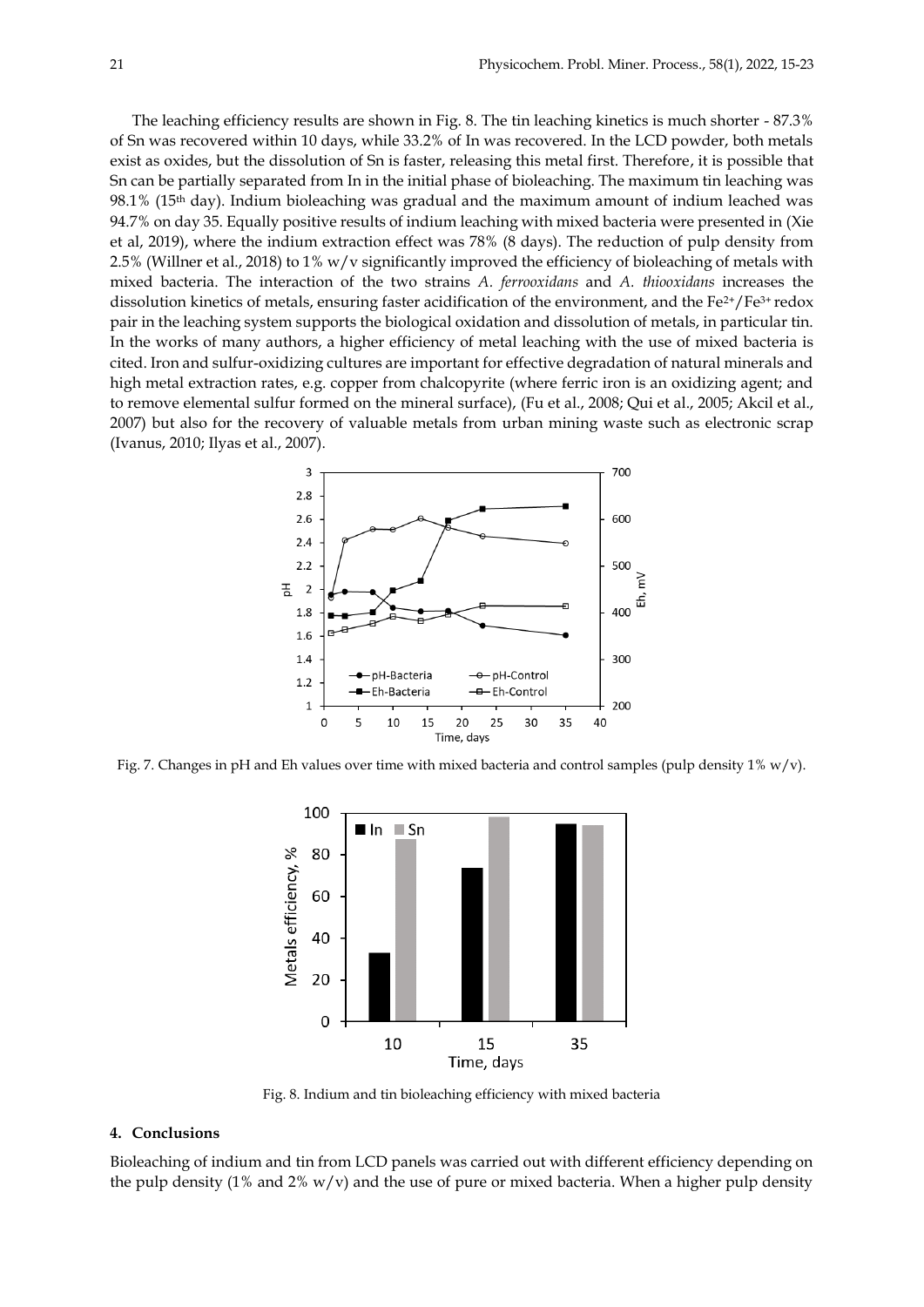was used, the kinetics and rates of metal extraction were inhibited when using the pure strain, therefore 1% w/v pulp density is an appropriate value for efficient bioleaching In and Sn from LCD material. Mixed cultures containing iron and sulfur oxidizing bacteria were more productive than a single pure culture. 98.2% of Sn and 94.7% of In were washed out with mixed bacteria (1% w/v), while for *A*. *ferrooxidans* and *A. thiooxidans* it was 84.7% for In, 97.3% for Sn and 71% for In and 66.9% for Sn, respectively. *A. ferrooxidans* and Fe3+ ions lead to a faster and more complete extraction of Sn than would be expected with *A. thiooxidans*. Therefore, the rapid dissolution of tin suggests the possibility of its successful separation and recovery at the beginning of bioleaching using more effective oxidizing agents such as iron oxidizing bacteria.

## **Acknowledgments**

The project is co-financed by the Polish National Agency for Academic Exchange (PPN/BIL/2018/1/00026/U/00001) and by Polish Ministry for Science and Higher Education under internal grant 11/020/BK\_21/0080 for Department of Metallurgy and Recycling, Silesian University of Technology, Poland.

## **References**

- AKCIL, A., CIFTCI, H., DEVECI, H. 2007. *Role and contribution of pure and mixed cultures of mesophilesin bioleaching of a pyritic chalcopyrite concentrate.* Miner Eng. *20*, 310‒318.
- AMATO, A., BEOLCHINI, F. 2018. *End of life liquid crystal displays recycling: A patent review*. J Environ. Manage. *225*, 1–9.
- BRANDL, H., BOSSHARD, R., WEGMANN, M. 2001. *Computer-munching microbes: metal leaching from electronic scrap by bacteria and fungi*. Hydrometallurgy. *59*, 319-326.
- FU, B., ZHOU, H., ZHANG, R., QIU, G. 2008. *Bioleaching of chalcopyrite by pure and mixed cultures of Acidithiobacillus spp. and Leptospirillum ferriphilum*. International Biodeterioration & Biodegradation. *62*, 109-115.
- GRISHIN, S.I., BIGHAM, J.M., TUOVINEN, O.H. 1989. *Characterization of jarosite formed upon bacterial oxidation of ferrous sulfate in packed-bed reactor.* Applied and Environmental Microbiology. *54*, 3101-3106.
- ILYAS, S., MUNIR, A., ANWAR, A., NIAZI, S., NIAZI, S., GHAURI, M., GHAURI M. 2007. *Bioleaching of metals from electronic scrap by moderately thermophilic acidophilic bacteria*. Hydrometallurgy *88*, 180-188.
- IVANUS, R.C. 2010. *Bioleaching of metals from electronic scrap by pure and mixed culture of acidithiobacillus ferrooxidans and acidithiobacillus thiooxidans*. Metalurgia International. *15(4)*, 62-70.
- JOWKAR, M.J., BAHALOO-HOREH, N., MOUSAVI, S.M., POURHOSSEIN, F. 2018. *Bioleaching of indium from discarded liquid crystal displays*. J Clean Prod. *180*, 417-429.
- KAE-LONG, L., WEN-KAI, C., TIEN-CHIN, C., CHING-HWA, L., CHUN-HSU, L. 2009. *Recycling thin film transistor liquid crystal display (TFT-LCD) waste glass produced as glass–ceramic*. J. Clean. Prod. *16*, 1499-1503.
- MA, E., LU, R., XU, Z. 2012. *An efficient rough vacuum-chlorinated separation method for the recovery of indium from waste liquid crystal display panels*. Green Chem. *14*, 3395-3401.
- NAGAR, N., GARG, H., SHARMA, N., AWE, S.A., GAHAN, C.S. 2021. *Effect of pulp density on the bioleaching of metals from petroleum refinery spent catalyst*. Biotech. 11, 143-152.
- PEREIRA, E.B., SULIMAN, A.L., TANABE, E.H., BERTUOL, D.A. 2018. *Recovery of indium from liquid crystal displays of discarded mobile phones using solvent extraction* Minerals Engineering. *119*, 67–72.
- QIN, J., NING, S., FUJITA, T., WEI, Y., ZHANG, S., LU, S. 2021. *Leaching of indium and tin from waste LCD by a timeefficient method assisted planetary high energy ball milling* Waste Management. *120*, 193-201.
- QUI, M.Q., XIONG, S.Y., ZHANG, W.M., WANG, G.X. 2005. *[A comparison of bioleaching of chalcopyrite using pure](http://www.sciencedirect.com/science/article/pii/S0892687505000397)  [culture or a mixed culture](http://www.sciencedirect.com/science/article/pii/S0892687505000397)*. Miner Eng. *18(9)*, 987‒990.
- REZAEI, O., MOUSAVI, S.M., POURHOSSEIN, F. 2018. *Recovery of indium from mobile phone touch screen using adapted Acidithiobacillus ferrooxidans*. Int J Biosci Biochem Bioinforma. *8*, 117-124.
- ROCHETTI, L., AMATO, A., FONTI, V., UBALDINI, S., DE MICHELIS, I., KOPACEK, B., VEGLIO, F., BEOLCHINI, F. 2015. *Cross-current leaching of indium from end-of-life LCD panels.* Waste Manage. *42*, 180-187.
- RUAN, J., GUO, Y., QIAO, Q. 2012. *Recovery of indium from scrap TFT-LCDs by solvent extraction*. Proc. Environ. Sci. *16*, 545-551.
- SEDLAKOVA-KADUKOVA, J., MARCINCAKOVA, R., MRAZIKOVA, A., WILLNER, J., FORNALCZYK, A. 2017. *Closing the loop: key role of iron in metal-bearing waste recycling*. Arch. Metall. Mater. *62*, 1459-1466